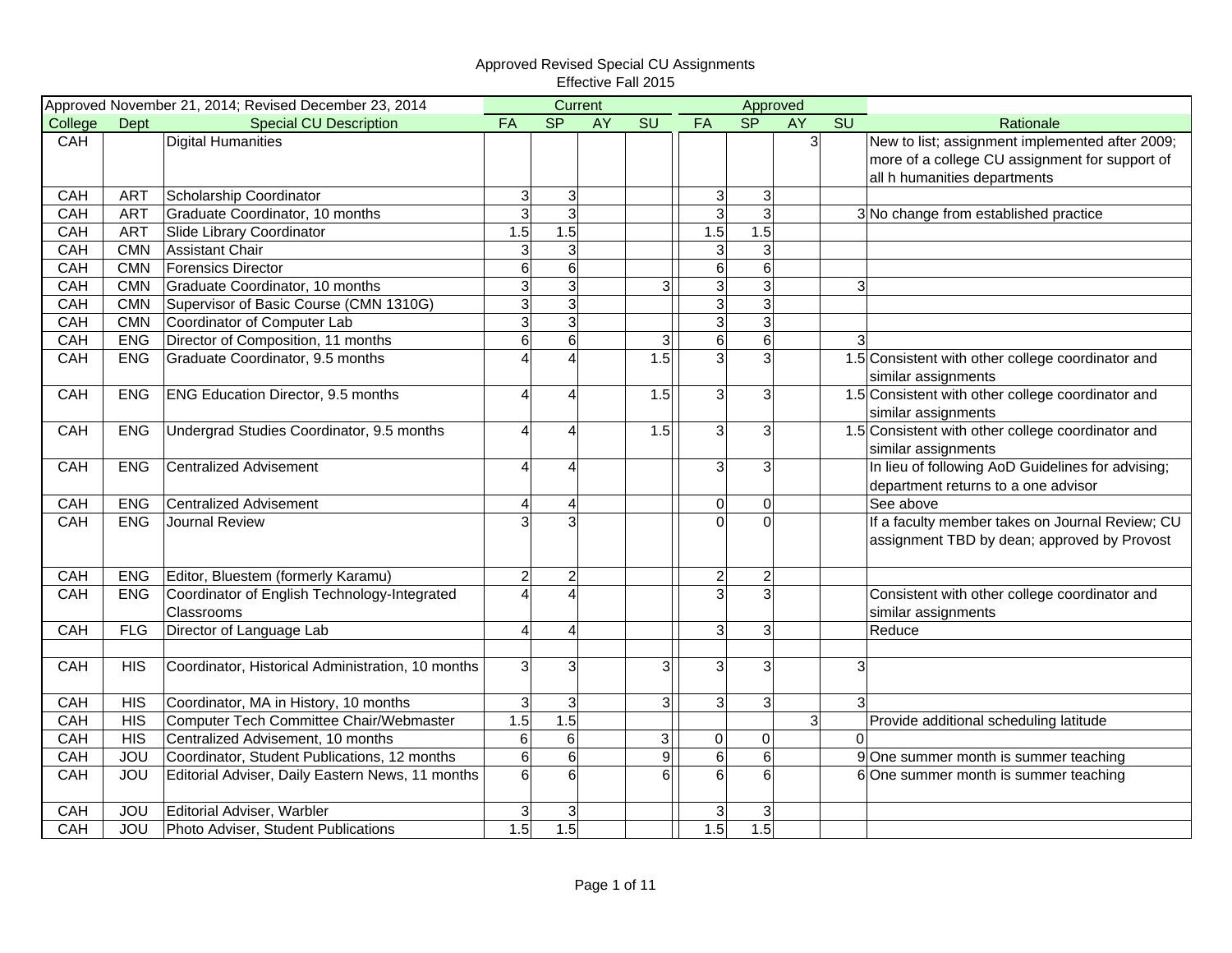|            |            | Approved November 21, 2014; Revised December 23, 2014 |                | Current        |                |    |                |                | Approved  |                |                                                                                                                                    |
|------------|------------|-------------------------------------------------------|----------------|----------------|----------------|----|----------------|----------------|-----------|----------------|------------------------------------------------------------------------------------------------------------------------------------|
| College    | Dept       | <b>Special CU Description</b>                         | FA             | <b>SP</b>      | <b>AY</b>      | SU | FA             | SP             | <b>AY</b> | SU             | Rationale                                                                                                                          |
| <b>CAH</b> | <b>JOU</b> | Editorial Adviser, Minority Today (FRESH)             | 1.5            | 1.5            |                |    | $\overline{0}$ | $\mathbf 0$    |           |                | Duties reassigned to DEN editorial advisor                                                                                         |
| CAH        | <b>JOU</b> | New Media Adviser, Student Publications               | $\overline{3}$ | 3 <sup>1</sup> |                |    | $\overline{3}$ | $\overline{3}$ |           |                |                                                                                                                                    |
| CAH        | <b>JOU</b> | Director, High School Outreach                        | $\overline{3}$ | 3 <sup>1</sup> |                |    | ω              | 3              |           |                |                                                                                                                                    |
| CAH        | <b>JOU</b> | Adviser, The Agency                                   | 1.5            | 1.5            |                |    | 1.5            | 1.5            |           |                |                                                                                                                                    |
| CAH        | <b>JOU</b> | Director, Mid-American Press Institute                | 1.5            | 1.5            |                |    | 1.5            | 1.5            |           |                |                                                                                                                                    |
| CAH        | <b>MUS</b> | Assistant Chair, 11 months                            |                | 4              |                | 6  | 0              | $\Omega$       |           |                | 0 Assistant Chair duties reassigned to (1)<br>Equipment & Inventory and (2) Auditions/Events<br>Coordinator                        |
| CAH        | <b>MUS</b> | <b>Graduate Coordinator</b>                           | 3              | 3 <sup>l</sup> |                |    | 3              | 3              |           |                | 3 No change for AY, but have recommended a 3<br>CU assignment for Summer to align with other<br>graduate coordinator assignments   |
| CAH        | <b>MUS</b> | Library Coordinator                                   |                | $\mathbf{1}$   |                |    |                | $\Omega$       |           |                | Delete                                                                                                                             |
| CAH        | <b>MUS</b> | Area Coordinator - Piano                              |                |                | $\overline{2}$ |    |                |                |           | 1              | Reduced in alignment with duties associated with<br>assignment                                                                     |
| CAH        | <b>MUS</b> | Director of Jazz                                      |                |                | $\overline{c}$ |    |                |                |           | $\overline{2}$ | Change in description field (was Area<br>Coordinator - Jazz); no change in assignment                                              |
| CAH        | <b>MUS</b> | Area Coordinator - Voice                              |                |                | $\overline{c}$ |    |                |                |           | $\mathbf{1}$   | Reduced in alignment with duties associated with<br>assignment                                                                     |
| CAH        | <b>MUS</b> | Area Coordinator - Music Education                    |                |                | $\overline{c}$ |    |                |                |           | $\overline{2}$ |                                                                                                                                    |
| CAH        | <b>MUS</b> | Director of Orchestral Activities                     |                |                | $\overline{2}$ |    |                |                |           | $\overline{2}$ | Change in description (was Area Coordinator -<br>Orchestral); no change in assignment                                              |
| CAH        | <b>MUS</b> | <b>Director of Choral Activities</b>                  |                |                | $\overline{c}$ |    |                |                |           | $\overline{c}$ | Change in description (was Area Coordinator -<br>Choral); no change in assignment                                                  |
| CAH        | <b>MUS</b> | Area Coordinator - Theory/History                     |                |                | $\overline{c}$ |    |                |                |           | $\mathbf{1}$   | Reduced in alignment with duties associated with<br>assignment                                                                     |
| CAH        | <b>MUS</b> | Area Coordinator - Instrumental                       |                |                | $\overline{c}$ |    |                |                |           | $\mathbf{1}$   | Reduced in alignment with duties associated with<br>assignment                                                                     |
| CAH        | <b>MUS</b> | Special Events Coordinator/Event                      |                | $\overline{1}$ |                |    |                | $\Omega$       |           |                | <b>Delete</b>                                                                                                                      |
| <b>CAH</b> | <b>MUS</b> | Marching Band Festival                                | $\mathbf{1}$   |                |                |    |                |                |           | $\mathbf{1}$   |                                                                                                                                    |
| CAH        | <b>MUS</b> | Pep Band                                              |                | $\mathbf{1}$   |                |    |                |                |           | $\mathbf{1}$   |                                                                                                                                    |
|            |            |                                                       |                |                |                |    |                |                |           |                |                                                                                                                                    |
| <b>CAH</b> | <b>MUS</b> | Student Performance Coordinator                       |                |                |                |    |                |                |           | $\overline{2}$ | Change in description field (was Student Recital<br>Coordinator); increased in alignment with duties<br>associated with assignment |
| CAH        | <b>MUS</b> | Equipment & Inventory                                 |                |                |                |    | 3              | 3              |           |                | Reassignment from eliminated Assistant Chair<br>position                                                                           |
| CAH        | <b>MUS</b> | Auditions/Events Coordinator                          |                |                |                |    | 3              | 3              |           |                | Reassignment from eliminated Assistant Chair<br>position                                                                           |
| CAH        | <b>MUS</b> | Director of Bands (coordinator position)              |                |                |                |    |                |                |           | $\overline{2}$ | Responsibilities similar to area coordinator                                                                                       |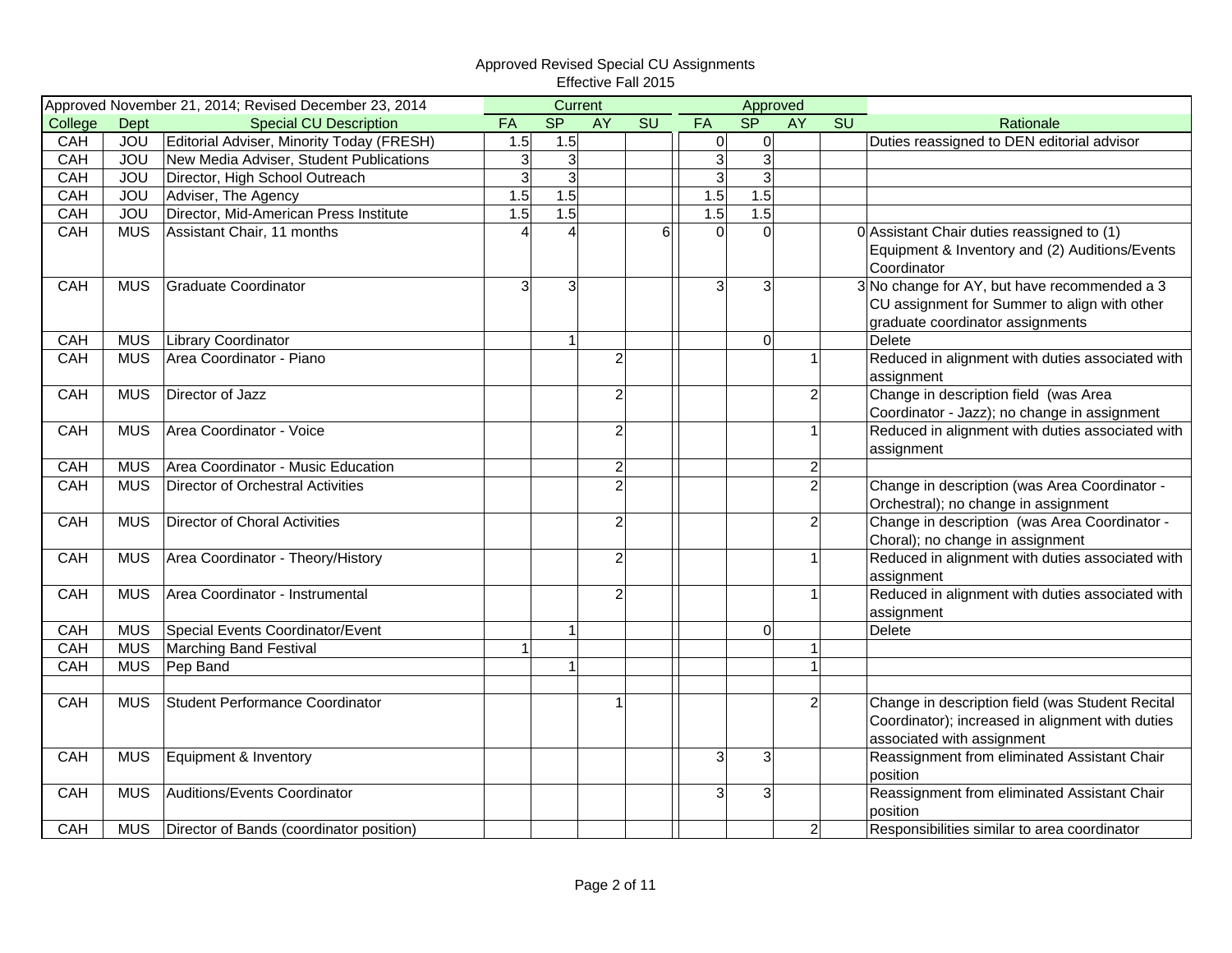| Approved November 21, 2014; Revised December 23, 2014 |            |                                             |           | Current   |           |    |           | Approved  |           |           |                                                |
|-------------------------------------------------------|------------|---------------------------------------------|-----------|-----------|-----------|----|-----------|-----------|-----------|-----------|------------------------------------------------|
| College                                               | Dept       | <b>Special CU Description</b>               | <b>FA</b> | <b>SP</b> | <b>AY</b> | SU | <b>FA</b> | <b>SP</b> | <b>AY</b> | <b>SU</b> | Rationale                                      |
| CAH                                                   | <b>MUS</b> | <b>Honors Band Festival</b>                 |           |           |           |    |           |           | 0.5       |           | Recruitment activity                           |
| CAH                                                   | <b>MUS</b> | Band Invitational (Concert Band Festival)   |           |           |           |    |           |           | 0.5       |           | Recruitment activity                           |
| CAH                                                   | <b>MUS</b> | Honor Combo Festival                        |           |           |           |    |           |           | 0.5       |           | Recruitment activity                           |
| CAH                                                   | <b>MUS</b> | Jazz Festival                               |           |           |           |    |           |           |           |           | Recruitment activity; restores long-standing   |
|                                                       |            |                                             |           |           |           |    |           |           |           |           | assignment                                     |
| CAH                                                   | <b>MUS</b> | Technology                                  |           |           |           |    |           |           | 0.5       |           | Maintain department's Face book & Twitter      |
|                                                       |            |                                             |           |           |           |    |           |           |           |           | recruitment activities                         |
| CAH                                                   | <b>THA</b> | <b>Production Direction</b>                 |           | 3         |           |    | 3         |           |           |           | Per production; two to three productions per   |
|                                                       |            |                                             |           |           |           |    |           |           |           |           | semester; for some semesters CU allocation     |
|                                                       |            |                                             |           |           |           |    |           |           |           |           | might not be fully used                        |
| CAH                                                   | <b>THA</b> | <b>Production Set Design</b>                |           | 3         |           |    | 3         |           |           |           | Per production; two to three productions per   |
|                                                       |            |                                             |           |           |           |    |           |           |           |           | semester; for some semesters CU allocation     |
|                                                       |            |                                             |           |           |           |    |           |           |           |           | might not be fully used                        |
| CAH                                                   | <b>THA</b> | <b>Production Costume Design</b>            |           | 3         |           |    | 3         |           |           |           | Per production; two to three productions per   |
|                                                       |            |                                             |           |           |           |    |           |           |           |           | semester; for some semesters CU allocation     |
|                                                       |            |                                             |           |           |           |    |           |           |           |           | might not be fully used                        |
| CAH                                                   | <b>THA</b> | Production Director, Costume Technology for |           |           | 1.5       |    |           |           | $\Omega$  |           | Delete; rarely assigned; if department does an |
|                                                       |            | Large Production                            |           |           |           |    |           |           |           |           | extra-large production; Cus would be assigned  |
|                                                       |            |                                             |           |           |           |    |           |           |           |           | appropriate to responsibility                  |
| CAH                                                   | <b>THA</b> | Special Assignments - Lights                | 3         | 3         |           |    | 0         | $\Omega$  |           |           | Change to description; see below (Lighting     |
|                                                       |            |                                             |           |           |           |    |           |           |           |           | Design)                                        |
| CAH                                                   | <b>THA</b> | Lighting Design                             |           |           |           |    | 1.5       | 1.5       |           |           | Per production; two to three productions per   |
|                                                       |            |                                             |           |           |           |    |           |           |           |           | semester; for some semesters CU allocation     |
|                                                       |            |                                             |           |           |           |    |           |           |           |           | might not be fully used                        |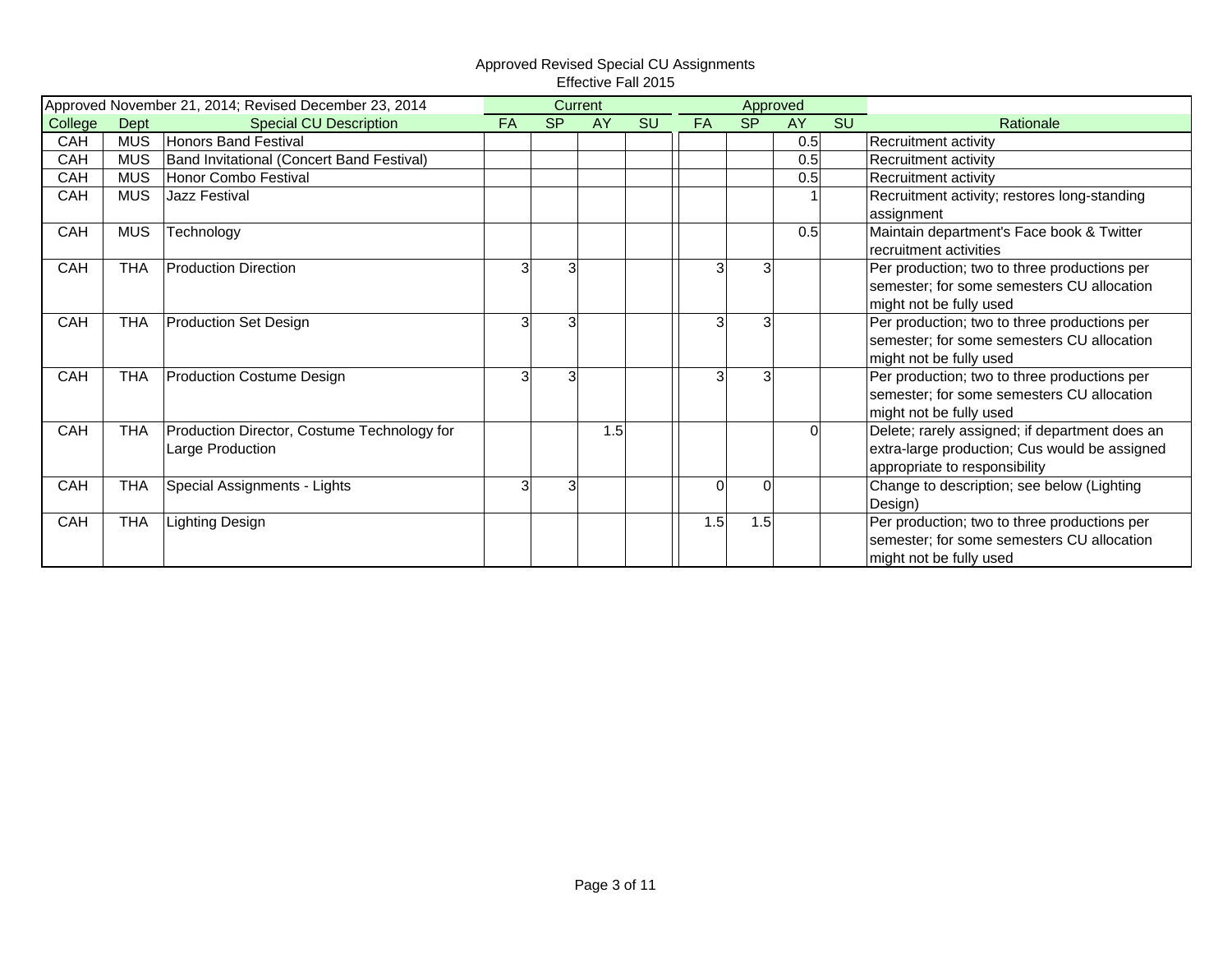|             |            | Approved November 21, 2014; Revised December 23, 2014 |                | Current        |                |                        |                | Approved        |                |                        |                                                   |
|-------------|------------|-------------------------------------------------------|----------------|----------------|----------------|------------------------|----------------|-----------------|----------------|------------------------|---------------------------------------------------|
| College     | Dept       | <b>Special CU Description</b>                         | FA             | S <sub>P</sub> | <b>AY</b>      | $\overline{\text{SU}}$ | FA             | SP              | <b>AY</b>      | $\overline{\text{SU}}$ | Rationale                                         |
| <b>CEPS</b> |            | <b>TASC Coordinator</b>                               |                |                |                |                        | 3              | 3               |                |                        | Shifted CUs from ISEP Director; ISEP no longer    |
|             |            |                                                       |                |                |                |                        |                |                 |                |                        | exists and coordination needed for the Teacher    |
|             |            |                                                       |                |                |                |                        |                |                 |                |                        | Assessment Support Center.                        |
| <b>CEPS</b> |            | <b>COST Director</b>                                  |                |                |                |                        | $\mathbf{1}$   | 1               |                |                        | Formerly part of Dean and Associate Dean          |
|             |            |                                                       |                |                |                |                        |                |                 |                |                        | assignment; to be re-assigned to a faculty        |
|             |            |                                                       |                |                |                |                        |                |                 |                |                        | member                                            |
| <b>CEPS</b> | <b>CSD</b> | <b>Graduate Coordinator</b>                           | 1.5            | 1.5            |                |                        | $\overline{0}$ | $\mathbf 0$     |                |                        | Included as part of chair duties                  |
| <b>CEPS</b> | <b>CSD</b> | Graduate Intern Coordinator                           | 1.5            | 1.5            |                |                        | 1.5            | 1.5             |                |                        |                                                   |
| <b>CEPS</b> | <b>CSD</b> | 6900                                                  |                |                | 3              |                        |                |                 | 3 <sup>1</sup> |                        | Due to accreditation requirements                 |
| <b>CEPS</b> | CSD        | 6920                                                  |                |                | $\overline{3}$ |                        |                |                 | $\overline{3}$ |                        | Due to accreditation requirements                 |
| <b>CEPS</b> | <b>EDL</b> | Admin Roundtable Coordinator                          | 1.5            | 1.5            |                |                        | 1.5            | 1.5             |                |                        |                                                   |
| <b>CEPS</b> | <b>EDL</b> | <b>Grad Coordinator</b>                               | 1.5            | 1.5            |                |                        | 1.5            | 1.5             |                |                        |                                                   |
| <b>CEPS</b> | <b>EDL</b> | New Leaders Coordinator                               |                | $\mathbf{1}$   |                |                        | $\mathbf{1}$   | 1               |                |                        |                                                   |
| <b>CEPS</b> | <b>ELE</b> | Assistant Chair (includes Grad Coordinator), 10       | $6\phantom{1}$ | 6              |                | 3                      | 6              | 6               |                |                        | 3                                                 |
|             |            | mo contract                                           |                |                |                |                        |                |                 |                |                        |                                                   |
| <b>CEPS</b> | <b>ELE</b> | <b>Grad Cohort - Off Campus</b>                       | 3              | $\mathbf{3}$   |                |                        | $\mathbf{3}$   | 3               |                |                        | Used only when we have cohorts                    |
| <b>CEPS</b> | <b>ELE</b> | Undergrad Cohort - Off Campus                         | $\overline{3}$ | $\overline{3}$ |                |                        | ω              | 3               |                |                        | Used only when we have cohorts                    |
| <b>CEPS</b> | <b>HST</b> | Intern Coordinator                                    |                | $\mathbf{1}$   |                |                        | $\mathbf{1}$   |                 |                |                        |                                                   |
| <b>CEPS</b> | <b>KSS</b> | KSS ATP Lab (2 faculty)                               | $\overline{0}$ | $\mathbf 0$    |                |                        | $\mathbf 0$    | $\overline{0}$  |                |                        | No longer done                                    |
| <b>CEPS</b> | <b>KSS</b> | Intern Coordinator                                    | $\Omega$       | $\mathbf 0$    |                |                        | $\overline{0}$ | $\mathbf 0$     |                |                        | Included as part of assistant chair assignment    |
| <b>CEPS</b> | <b>KSS</b> | Adult Fitness (Faculty #1)                            | $\overline{2}$ | $\overline{c}$ |                |                        | $\overline{2}$ | $\overline{2}$  |                |                        | Required to run program                           |
| <b>CEPS</b> | <b>KSS</b> | Adult Fitness (Faculty #2)                            | $\overline{2}$ | $\overline{2}$ |                |                        | $\overline{c}$ | $\overline{2}$  |                |                        | Required to run program                           |
| <b>CEPS</b> | <b>KSS</b> | Adult Fitness (Faculty #3)                            | $\overline{2}$ | $\overline{2}$ |                |                        | $\overline{c}$ | $\overline{2}$  |                |                        | Required to run program                           |
| <b>CEPS</b> | <b>KSS</b> | Assistant Chair, 11 mo contract                       | $6\phantom{1}$ | $6 \,$         |                | $6 \,$                 | $\sigma$       | $6\phantom{1}6$ |                |                        | 6 Chair currently serving both roles*             |
| <b>CEPS</b> | KSS        | Clinical Coordinator/Athletic Training                |                | $\overline{1}$ |                |                        | $\mathbf{1}$   |                 |                |                        | <b>Accreditation Requirement</b>                  |
| <b>CEPS</b> | <b>KSS</b> | Curriculum Director/Athletic Training                 | 3              | 3              |                |                        | 3              | 3               |                |                        | <b>Accreditation Requirement</b>                  |
| <b>CEPS</b> | <b>KSS</b> | <b>EIU Dancers</b>                                    |                | $\mathbf{1}$   |                |                        |                | $\Omega$        |                |                        | CUs no longer needed                              |
| <b>CEPS</b> | <b>KSS</b> | Graduate Coordinator                                  | $\Omega$       | $\mathbf 0$    |                |                        | $\mathbf 0$    | $\overline{0}$  |                |                        | Included as part of assistant chair assignment    |
| <b>CEPS</b> | <b>REC</b> | Intern Coordinator                                    |                | $\mathbf{1}$   |                |                        | $\mathbf{1}$   |                 |                |                        |                                                   |
| <b>CEPS</b> | <b>SED</b> | <b>ISEP Director</b>                                  | 3              | $\overline{3}$ |                |                        | $\Omega$       | $\Omega$        |                |                        | Moved to College level for TASC Center; ISEP no   |
|             |            |                                                       |                |                |                |                        |                |                 |                |                        | longer exists                                     |
| <b>CEPS</b> | <b>SPE</b> | <b>Cohort Coordinator</b>                             | 3              | $\mathbf{3}$   |                |                        | 3              | 3               |                |                        |                                                   |
| <b>CEPS</b> | <b>SPE</b> | <b>Grad Coordinator</b>                               | 1.5            | 1.5            |                |                        | 1.5            | 1.5             |                |                        |                                                   |
| <b>CEPS</b> | <b>STG</b> | <b>Center Director</b>                                |                | 8              |                |                        |                |                 | 10             |                        | Reflects recent STG staff reductions, this number |
|             |            |                                                       |                |                |                |                        |                |                 |                |                        | may be adjusted further on at Dean's discretion   |
|             |            |                                                       |                |                |                |                        |                |                 |                |                        | based on staffing and student teaching numbers    |
|             |            |                                                       |                |                |                |                        |                |                 |                |                        |                                                   |
| <b>CEPS</b> | <b>STG</b> | <b>COST Director</b>                                  |                | $\mathbf{1}$   |                |                        |                |                 |                |                        | See above                                         |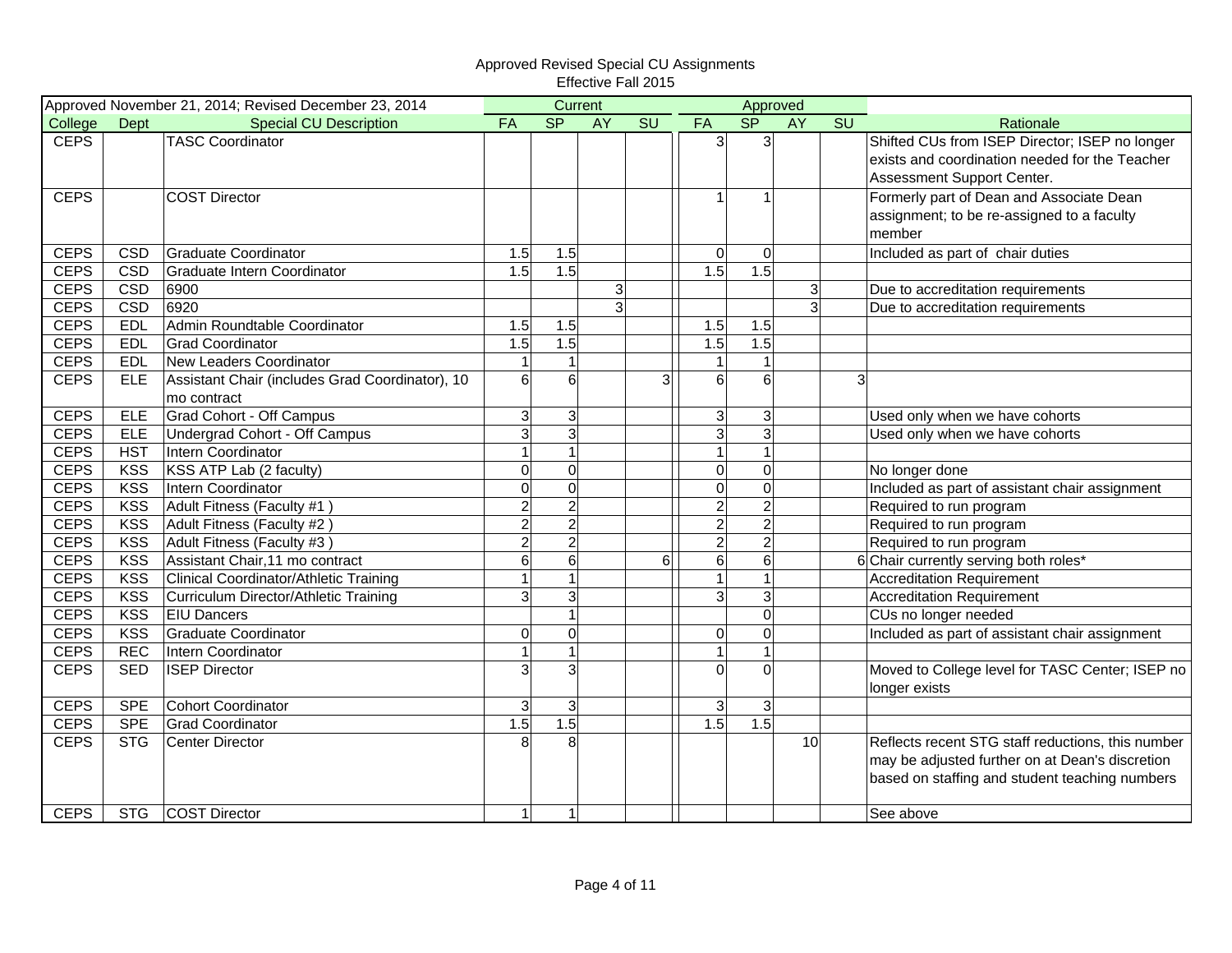|                         |            | Approved November 21, 2014; Revised December 23, 2014                                              |           |                          | Current        |                |    |    | Approved       |                                                                                                                                                                         |
|-------------------------|------------|----------------------------------------------------------------------------------------------------|-----------|--------------------------|----------------|----------------|----|----|----------------|-------------------------------------------------------------------------------------------------------------------------------------------------------------------------|
| College                 | Dept       | <b>Special CU Description</b>                                                                      | <b>FA</b> | $\overline{\mathsf{SP}}$ | <b>AY</b>      | SU             | FA | SP | <b>AY</b>      | SU<br>Rationale                                                                                                                                                         |
| <b>COS</b>              | <b>BIO</b> | Coordinator Whiteside Garden                                                                       |           |                          |                | $\overline{0}$ |    |    |                | 3 Pending EIU authority for property; paid from                                                                                                                         |
|                         |            |                                                                                                    |           |                          |                |                |    |    |                | endowment                                                                                                                                                               |
| COS                     | <b>CDS</b> | <b>Coordinator Autism Center</b>                                                                   |           |                          |                | 0              |    |    |                | 3 Institutional commitment to Autism Center; paid                                                                                                                       |
|                         |            |                                                                                                    |           |                          |                |                |    |    |                | from endowment                                                                                                                                                          |
| <b>COS</b>              |            | Coordinator GI Science Center                                                                      |           |                          |                | $\mathbf 0$    |    |    |                | 3 Institutional commitment to GI Science Center                                                                                                                         |
| $\overline{\text{cos}}$ |            | <b>Coordinator CENCERE</b>                                                                         |           |                          |                |                |    |    |                | CENCERE director currently in LCBAS                                                                                                                                     |
| $\overline{\text{cos}}$ | <b>BIO</b> | EVB Studies Committee Coordinator, 10 months                                                       |           |                          |                | 3              |    |    |                | 3                                                                                                                                                                       |
| COS                     | <b>BIO</b> | Graduate Coordinator, 10 mo contract                                                               |           |                          | 3              | 1.5            |    |    | $\mathbf{3}$   | $\mathbf{3}$                                                                                                                                                            |
| <b>COS</b>              | <b>BIO</b> | 4816 (per instructor)                                                                              |           |                          | 2.25           |                |    |    | $\overline{0}$ | Follow AoD Guidelines; remove                                                                                                                                           |
| <b>COS</b>              | <b>BIO</b> | 4400 - Teaching in the Lab (0.1 CU/student<br>semester hour)                                       |           |                          |                |                |    |    |                | Follow AoD Guidelines; remove                                                                                                                                           |
| <b>COS</b>              | <b>BIO</b> | 5900 - Research I Biological Sciences (0.4<br>CU+C21/student; limited to 2<br>CU/faculty/semester) |           |                          |                |                |    |    |                | Follow AoD Guidelines; remove                                                                                                                                           |
| <b>COS</b>              | <b>BIO</b> | Coordinator of Graduate Teaching Assistantship<br>Program                                          |           |                          | $\overline{3}$ |                |    |    | $\mathbf{3}$   |                                                                                                                                                                         |
| <b>COS</b>              | <b>BIO</b> | Honors Program Coordinator (2 or fewer<br>students is considered part of coordinator duties)       |           |                          | $\overline{2}$ |                |    |    | $\overline{2}$ | Honors programs are a priority; 2 or fewer honors<br>theses considered part of coordinator assignment;<br>additional CUs for thesis supervision will not be<br>assigned |
| COS                     | <b>CHM</b> | Coordinator of General Chemistry                                                                   |           |                          | 4              |                |    |    | $\overline{4}$ |                                                                                                                                                                         |
| $\overline{\text{cos}}$ | <b>CHM</b> | Coordinator of Spectroscopy Lab                                                                    |           |                          | 4              |                |    |    | $\overline{A}$ |                                                                                                                                                                         |
| <b>COS</b>              | <b>CHM</b> | Outside Speakers Coordinator                                                                       |           |                          | $\mathbf 0$    |                |    |    | $\mathbf 0$    | Considered departmental service                                                                                                                                         |
| <b>COS</b>              | <b>CHM</b> | Graduate Coordinator, 9.5 mo contract                                                              |           |                          | $\overline{3}$ |                |    |    | 3              | 1.5 In consideration of summer obligations                                                                                                                              |
| <b>COS</b>              | <b>CHM</b> | NMR Lab Director, 9.5 mo contact                                                                   |           |                          | $6\phantom{1}$ | 1.5            |    |    | $\sigma$       | 1.5                                                                                                                                                                     |
| <b>COS</b>              | <b>CHM</b> | 1315G, 1415, 1495, 2435 2445                                                                       |           |                          | $\overline{0}$ |                |    |    | $\mathbf 0$    | <b>Follow AoD Guidelines</b>                                                                                                                                            |
| <b>COS</b>              | <b>CHM</b> | 1395G, 1495 2445                                                                                   |           |                          | $\overline{0}$ |                |    |    | $\mathbf 0$    | For AY2015-16, 0.5 Special CU/section;<br>beginning AY2016-17 follow AoD Guidelines*                                                                                    |
| $\cos$                  | <b>CHM</b> | 2730                                                                                               |           |                          | 5              |                |    |    | 0              | For AY2015-16, 1 Special CU/section; beginning<br>AY2016-17 follow AoD Guidelines*                                                                                      |
| COS                     | <b>CHM</b> | 2445                                                                                               |           |                          | 2.25           |                |    |    | $\Omega$       | For AY2015-16, 0.5 Special CU/section;<br>beginning AY2016-17 follow AoD Guidelines*                                                                                    |
| <b>COS</b>              | <b>CHM</b> | 2845                                                                                               |           |                          | 2.25           |                |    |    | $\overline{0}$ | For AY2015-16, 0.5 Special CU/section;<br>beginning AY2016-17 follow AoD Guidelines*                                                                                    |
| <b>COS</b>              | <b>CHM</b> | 3455                                                                                               |           |                          | 4.5            |                |    |    | $\overline{0}$ | For AY2015-16, 1.5 Special CU/section;<br>beginning AY2016-17 follow AoD Guidelines*                                                                                    |
| COS                     | <b>CHM</b> | 3915                                                                                               |           |                          | 4.5            |                |    |    | 0              | For AY2015-16, 1 Special CU/section; beginning<br>AY2016-17 follow AoD Guidelines*                                                                                      |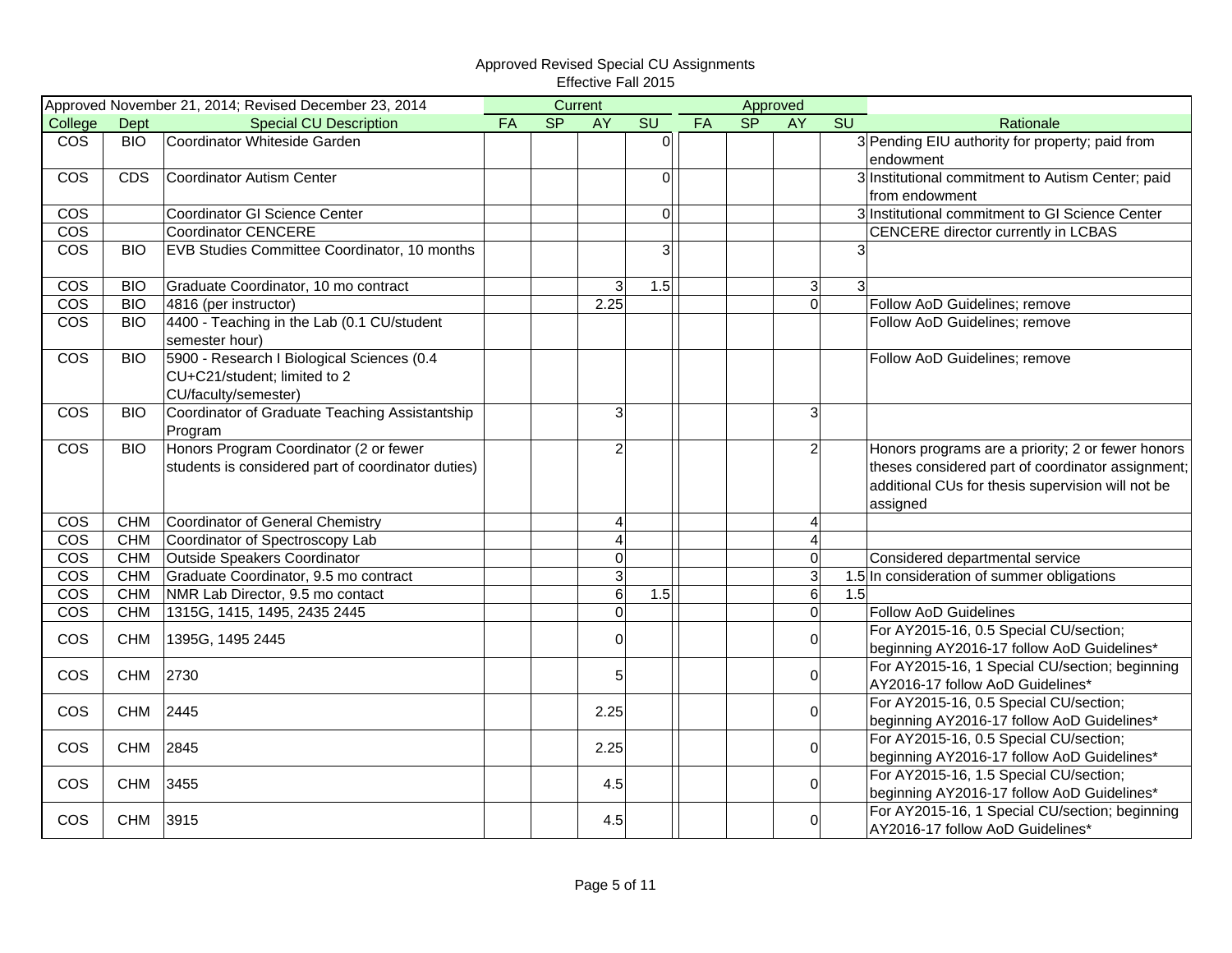|                         |                 | Approved November 21, 2014; Revised December 23, 2014     |                | Current                  |                |                |    |    | Approved       |    |                                                              |
|-------------------------|-----------------|-----------------------------------------------------------|----------------|--------------------------|----------------|----------------|----|----|----------------|----|--------------------------------------------------------------|
| College                 | Dept            | <b>Special CU Description</b>                             | FA             | $\overline{\mathsf{SP}}$ | <b>AY</b>      | SU             | FA | SP | <b>AY</b>      | SU | Rationale                                                    |
| <b>COS</b>              | <b>CHM</b>      | 3780                                                      |                |                          | $\overline{5}$ |                |    |    | $\mathbf 0$    |    | For AY2015-16, 1.5 Special CU/section;                       |
|                         |                 |                                                           |                |                          |                |                |    |    |                |    | beginning AY2016-17 follow AoD Guidelines*                   |
| COS                     | <b>CHM</b>      | 4400, 4555, 5890 (0.4 CU/student; limited to 2            |                |                          |                |                |    |    |                |    |                                                              |
|                         |                 | CU/faculty/semester)                                      |                |                          |                |                |    |    |                |    |                                                              |
| <b>COS</b>              | <b>CHM</b>      | 4770                                                      |                |                          | 4.5            |                |    |    | $\Omega$       |    | For AY2015-16, 1.5 Special CU/section;                       |
|                         |                 |                                                           |                |                          |                |                |    |    |                |    | beginning AY2016-17 follow AoD Guidelines*                   |
| <b>COS</b>              | <b>CHM</b>      | 4915                                                      |                |                          | 5.5            |                |    |    | $\mathbf 0$    |    | For AY2015-16, 1.5 Special CU/section;                       |
|                         |                 |                                                           |                |                          |                |                |    |    |                |    | beginning AY2016-17 follow AoD Guidelines*                   |
| $\cos$                  | <b>CDS</b>      | Director, Speech-Language-Hearing Clinic, 10              |                |                          | 12             | $\overline{3}$ |    |    | 12             | 3  |                                                              |
|                         |                 | mo contract<br>Graduate Coordinator, 10 mo contract       |                |                          | 4              |                | 3  |    |                |    |                                                              |
| COS                     | <b>CDS</b>      |                                                           |                |                          |                | 3              |    | 3  |                |    | 3 Based on large applicant pool; cohort; extent of<br>duties |
| COS                     | <b>CDS</b>      | Honors Program Coordinator (2 or fewer Honors             |                |                          | $\overline{2}$ |                |    |    | $\overline{2}$ |    |                                                              |
|                         |                 | theses considered part of coordinator duties)             |                |                          |                |                |    |    |                |    |                                                              |
|                         |                 |                                                           |                |                          |                |                |    |    |                |    |                                                              |
|                         |                 |                                                           |                |                          |                |                |    |    |                |    |                                                              |
| <b>COS</b>              | CD <sub>S</sub> | 4900, 5900 (.75 CUs (.375 CUs in summer) per              |                |                          |                |                |    |    |                |    |                                                              |
|                         |                 | single client supervision, 1 CU; (.50 CUs in              |                |                          |                |                |    |    |                |    |                                                              |
|                         |                 | summer) per group client supervision)                     |                |                          |                |                |    |    |                |    |                                                              |
|                         |                 |                                                           |                |                          |                |                |    |    |                |    |                                                              |
|                         |                 |                                                           |                |                          |                |                |    |    |                |    |                                                              |
| COS                     | <b>CDS</b>      | 5910 (.2 CUs per diagnostic supervision)                  |                |                          |                |                |    |    |                |    | Not a Special CU; follow AoD guideline 9.4                   |
| $\overline{\text{cos}}$ | <b>CDS</b>      | 5 for 5920 (.75 CUs - .25 for testing per student; .5 for |                |                          |                |                |    |    |                |    |                                                              |
|                         |                 | treatment per student (.375 CUs in summer) per            |                |                          |                |                |    |    |                |    |                                                              |
|                         |                 | audiology practicum supervision)                          |                |                          |                |                |    |    |                |    |                                                              |
| <b>COS</b>              | <b>CDS</b>      | 5970 Ed Internship; 5980 Medical Internship               | $\overline{4}$ | 4                        |                |                |    |    | $\overline{0}$ |    | Follow CU Guidelines for internships                         |
|                         |                 | Coordinators                                              |                |                          |                |                |    |    |                |    |                                                              |
| <b>COS</b>              | <b>ECN</b>      | Honors Program Coordinator (not to create                 |                |                          |                |                |    |    | $\overline{c}$ |    | 2 or fewer honors theses considered part of                  |
|                         |                 | overload)                                                 |                |                          |                |                |    |    |                |    | coordinator assignment; additional CUs for thesis            |
|                         |                 |                                                           |                |                          |                |                |    |    |                |    | supervision will not be assigned                             |
| <b>COS</b>              | <b>ECN</b>      | Graduate Program Coordinator; 9 mo contract               |                |                          | 3              |                |    |    | 3              |    | 1.5 Provided 10 or more grad students; in                    |
|                         |                 |                                                           |                |                          |                |                |    |    |                |    | consideration of summer duties                               |
| COS                     | <b>ECN</b>      | Centralized Undergraduate Advising                        |                |                          | $\overline{a}$ |                |    |    | 0              |    | <b>Follow CU Guidelines</b>                                  |
| $\overline{\text{cos}}$ | G/G             | Director, Field Camp Activities, 11.25 months             |                |                          | $\mathbf 0$    | 6.75           |    |    | $\mathbf 0$    |    | 0 Field Camp no longer exists; remove                        |
| <b>COS</b>              | G/G             | 1300G GEL/ESC Coordinator                                 |                |                          | $\overline{c}$ |                |    |    | $\overline{2}$ |    |                                                              |
| COS                     | <b>MAT</b>      | Math Education Graduate Coordinator, 10 mo                |                |                          | $\overline{a}$ | 3 <sup>1</sup> |    |    | $\overline{c}$ |    | 3 Special CUs and 10-month contract provided 10              |
|                         |                 | contract                                                  |                |                          |                |                |    |    |                |    | or more students                                             |
| <b>COS</b>              | <b>MAT</b>      | Math Graduate Coordinator                                 |                |                          | $\mathbf{3}$   |                |    |    | 3 <sup>1</sup> |    | Provided 10 or more graduate students                        |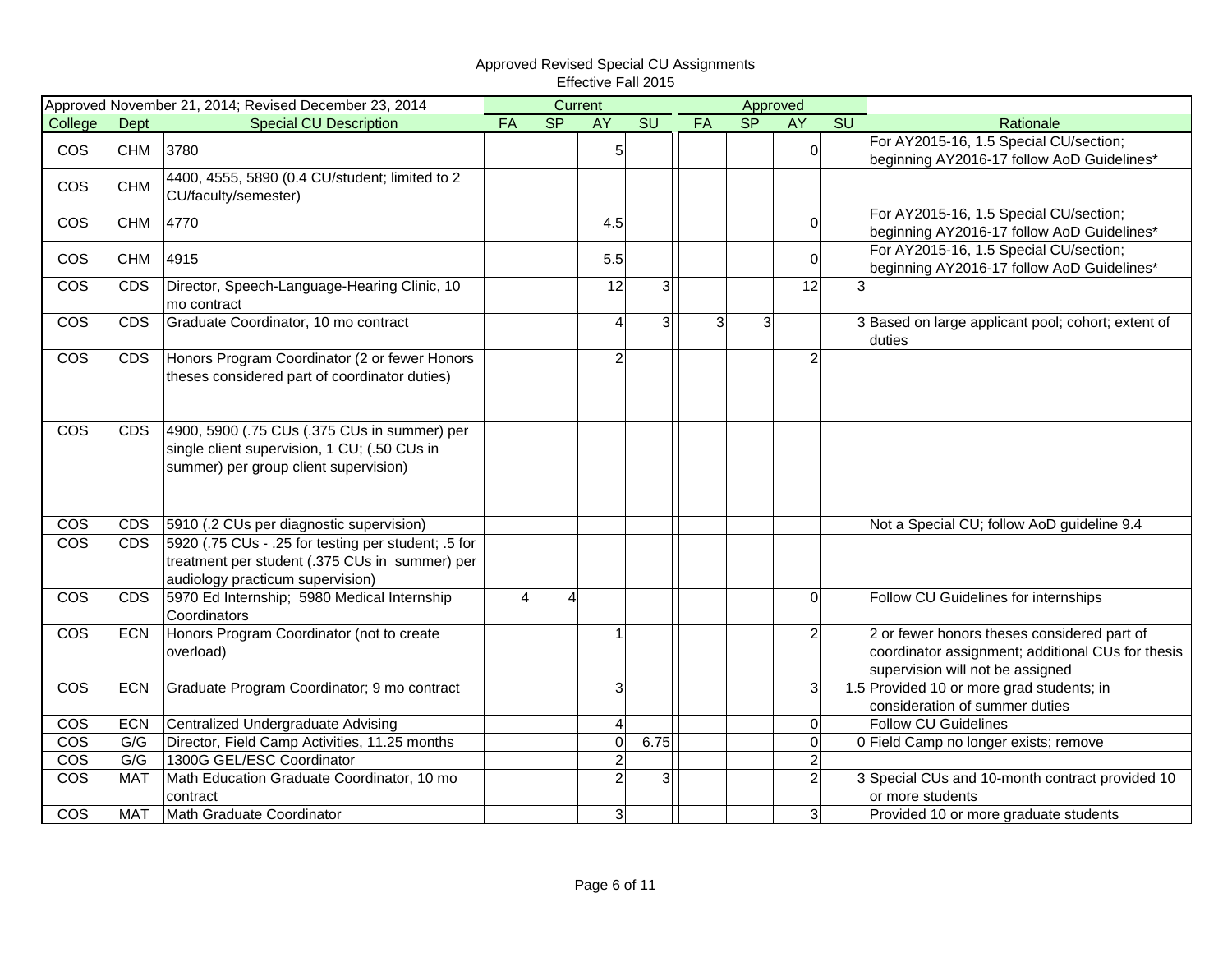|                         |            | Approved November 21, 2014; Revised December 23, 2014 |                |           | Current          |                |    |           | Approved       |                                                      |
|-------------------------|------------|-------------------------------------------------------|----------------|-----------|------------------|----------------|----|-----------|----------------|------------------------------------------------------|
| College                 | Dept       | <b>Special CU Description</b>                         | FA             | <b>SP</b> | <b>AY</b>        | SU             | FA | <b>SP</b> | <b>AY</b>      | SU<br>Rationale                                      |
| $\overline{\text{cos}}$ | <b>MAT</b> | MAT 1270-1271 Coordinator                             |                |           | $\overline{2}$   |                |    |           | $\overline{2}$ | Conditioned on evidence of improvements in           |
|                         |            |                                                       |                |           |                  |                |    |           |                | student achievement                                  |
| COS                     | <b>MAT</b> | Mathematics & Computer Science Internship             |                |           | $\Omega$         |                |    |           |                | CUs for internships will be assigned using the       |
|                         |            | Coordinator                                           |                |           |                  |                |    |           |                | <b>AoD Guidelines</b>                                |
| <b>COS</b>              | <b>MAT</b> | Departmental Assistant Chair, 10 mo contract          |                |           | 6                |                |    |           | 6              | 3 if 10 month then 3 CU in summer (YES)              |
| <b>COS</b>              | <b>MAT</b> | Computer Coordinator (may be split with 2 or          |                |           | 6                |                |    |           | 6              |                                                      |
|                         |            | more faculty member)                                  |                |           |                  |                |    |           |                |                                                      |
| <b>COS</b>              | <b>MAT</b> | Honors Program Coordinator (not to create             |                |           | 1                |                |    |           | 1              | Provided at least 4 honors students                  |
|                         |            | overload)                                             |                |           |                  |                |    |           |                |                                                      |
| COS                     | <b>MAT</b> | 1020, 1070                                            | 1.5            |           |                  |                |    |           |                | <b>Follow CU Guidelines</b>                          |
| <b>COS</b>              | <b>MAT</b> | 1270                                                  |                |           | 3                |                |    |           |                | <b>Follow CU Guidelines</b>                          |
| COS                     | <b>MAT</b> | 2170, 2670                                            |                |           |                  |                |    |           |                | <b>Follow CU Guidelines</b>                          |
| $\overline{\text{cos}}$ | <b>MAT</b> | 2800                                                  |                |           |                  |                |    |           |                | <b>Follow CU Guidelines</b>                          |
| COS                     | <b>MAT</b> | 3271                                                  | $\overline{a}$ |           |                  |                |    |           |                | <b>Follow CU Guidelines</b>                          |
| $\overline{\text{cos}}$ | <b>MAT</b> | 3530                                                  | 5              |           |                  |                |    |           |                | <b>Follow CU Guidelines</b>                          |
| $\overline{\text{cos}}$ | PHY        | Pre-Engineering Studies Coordinator, 9.5 mo           |                |           | 6                | 1.5            |    |           | 6              | 1.5                                                  |
|                         |            | contract                                              |                |           |                  |                |    |           |                |                                                      |
|                         |            |                                                       |                |           |                  |                |    |           |                |                                                      |
| COS                     | PHY        | 1352, 1362, 1372, 1392                                |                |           |                  |                |    |           |                | <b>Follow CU Guidelines</b>                          |
| <b>COS</b>              | PHY        | 3150                                                  |                |           | 5                |                |    |           | $\Omega$       | <b>Follow CU Guidelines</b>                          |
| $\overline{\text{cos}}$ | PHY        | 4000, 4010                                            |                |           |                  |                |    |           |                | <b>Follow CU Guidelines</b>                          |
| <b>COS</b>              | <b>PHY</b> | 4710 (2 CUs/lab) This should be 4711, 4712,           |                |           |                  |                |    |           |                | <b>Follow CU Guidelines</b>                          |
|                         |            | and 4713                                              |                |           |                  |                |    |           |                |                                                      |
| COS                     | <b>PHY</b> | 2600, 4600, 4555 (.4 CU/student; limited to 2         |                |           |                  |                |    |           |                |                                                      |
|                         |            | CU/faculty/semester)                                  |                |           |                  |                |    |           |                |                                                      |
| <b>COS</b>              | PHY        | Coordinator of Observatory                            |                |           | $\boldsymbol{2}$ |                |    |           | $\overline{2}$ |                                                      |
| <b>COS</b>              | <b>PLS</b> | Graduate Program Coordinator, 9.5 mo contract         |                |           | 3                | $\mathbf{1}$   |    |           | $\overline{3}$ | 1.5 9.5 month contract consistent with some other    |
|                         |            |                                                       |                |           |                  |                |    |           |                | graduate program coordinators                        |
| <b>COS</b>              | <b>PLS</b> | Honors Coordinator                                    |                |           |                  |                |    |           | $\mathbf{2}$   | 2 or fewer honors theses considered part of          |
|                         |            |                                                       |                |           |                  |                |    |           |                | coordinator assignment; additional CUs for thesis    |
|                         |            |                                                       |                |           |                  |                |    |           |                | supervision will not be assigned                     |
| COS                     | <b>PLS</b> | Model Illinois Government Advisor                     |                |           | $\mathbf{1}$     |                |    |           | 1              |                                                      |
| $\overline{\text{cos}}$ | <b>PLS</b> | Internship Coordinator                                |                |           | $\overline{3}$   |                |    |           | $\Omega$       | Use AoD Guidelines                                   |
| <b>COS</b>              | <b>PLS</b> | Moot Court/Mock Trial Advisor                         | $\overline{2}$ |           |                  |                |    |           | $\overline{2}$ |                                                      |
| $\overline{\text{cos}}$ | <b>PSY</b> | School Psychology Program, 10 mo contract             |                |           | 4                | 1.5            |    |           | 4              | 3 Reflects additional duties required for this       |
|                         |            |                                                       |                |           |                  |                |    |           |                | program                                              |
|                         |            |                                                       |                |           |                  |                |    |           |                |                                                      |
| COS                     | <b>PSY</b> | Clinical Psychology Program Coordinator, 9.5 mo       |                |           | 4                | 1.5            |    |           | 3              | 1.5 Consistent w/ other program coordinators without |
|                         |            | contract                                              |                |           |                  |                |    |           |                | program accreditation                                |
| COS                     | <b>PSY</b> | Assistant Chair, 10 mo contract                       |                |           | 6 <sup>1</sup>   | 3 <sup>1</sup> |    |           | 6              | 3 <sup>1</sup>                                       |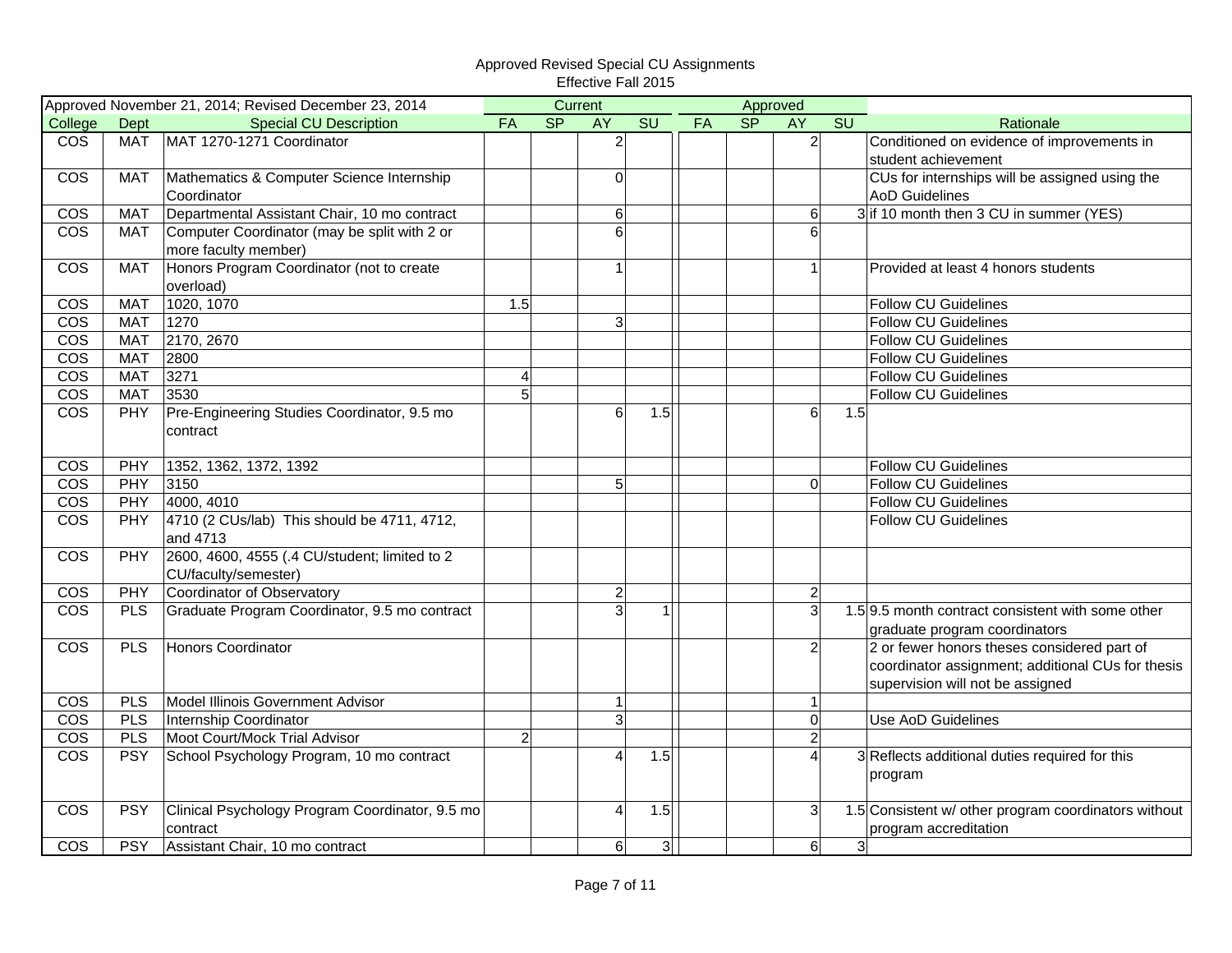|            |            | Approved November 21, 2014; Revised December 23, 2014 |    |           | Current |           |    |           | Approved |           |                                                   |
|------------|------------|-------------------------------------------------------|----|-----------|---------|-----------|----|-----------|----------|-----------|---------------------------------------------------|
| College    | Dept       | Special CU Description                                | FA | <b>SP</b> | AY      | <b>SU</b> | FA | <b>SP</b> | AY       | <b>SU</b> | Rationale                                         |
| <b>COS</b> | <b>PSY</b> | Honors Program Coordinator (2 or fewer Honors         |    |           |         |           |    |           |          |           | Consistent w/ other honors coordinators           |
|            |            | theses considered part of coordinator duties)         |    |           |         |           |    |           |          |           |                                                   |
| COS        | <b>PSY</b> | Undergraduate Internship Coordinator                  |    |           |         |           |    |           |          |           | Follow AoD Guidelines for internships             |
| <b>COS</b> | <b>PSY</b> | 5890                                                  |    |           |         |           |    |           |          |           | In lieu of following AoD Guidelines               |
| <b>COS</b> | <b>PSY</b> | Psychological Services Clinic Student                 |    |           |         |           |    |           |          |           | Approved for one year pending analysis of         |
|            |            | Supervision (may be split among multiple faculty      |    |           |         |           |    |           |          |           | number of students, revenue stream, and student   |
|            |            |                                                       |    |           |         |           |    |           |          |           | credit hours produced.                            |
| <b>COS</b> | <b>SOC</b> | Honors Program Coordinator                            |    |           |         |           |    |           |          |           | 2 or fewer honors theses considered part of       |
|            |            |                                                       |    |           |         |           |    |           |          |           | coordinator assignment; additional CUs for thesis |
|            |            |                                                       |    |           |         |           |    |           |          |           | supervision will not be assigned                  |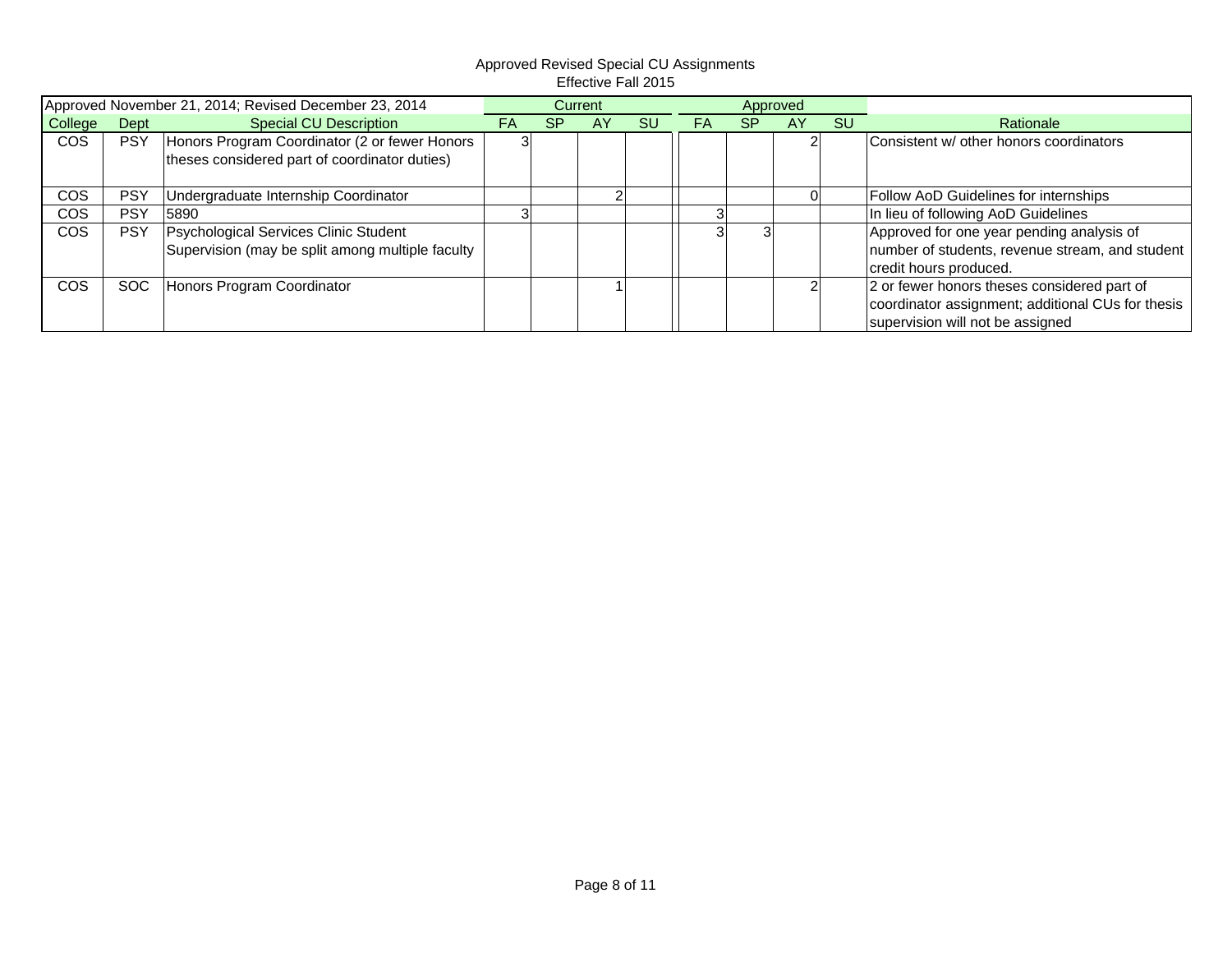|              | Approved November 21, 2014; Revised December 23, 2014 |                                                                                                            |                |                | Current   |                        | Approved       |                |                |                        |                                                                                                                                                                                     |
|--------------|-------------------------------------------------------|------------------------------------------------------------------------------------------------------------|----------------|----------------|-----------|------------------------|----------------|----------------|----------------|------------------------|-------------------------------------------------------------------------------------------------------------------------------------------------------------------------------------|
| College      | <b>Dept</b>                                           | <b>Special CU Description</b>                                                                              | <b>FA</b>      | SP             | <b>AY</b> | $\overline{\text{SU}}$ | FA             | S <sub>P</sub> | <b>AY</b>      | $\overline{\text{SU}}$ | Rationale                                                                                                                                                                           |
| <b>LCBAS</b> |                                                       | Director of SEED                                                                                           |                |                |           |                        | $6 \mid$       | 6 <sup>1</sup> |                |                        | Replaces full-time director of former Business Solutions<br>Center                                                                                                                  |
| <b>LCBAS</b> | <b>BUS</b>                                            | MIS Assistant Chair, 10 months                                                                             | 3 <sup>l</sup> | 3 <sup>l</sup> |           | $\mathbf{3}$           | 3              | $\overline{3}$ |                | 3                      |                                                                                                                                                                                     |
| <b>LCBAS</b> | <b>BUS</b>                                            | Finance Assistant Chair, 10 months                                                                         | $\mathsf{a}$   | ω              |           | $\overline{3}$         | 3              | $\overline{3}$ |                |                        |                                                                                                                                                                                     |
| <b>LCBAS</b> | <b>BUS</b>                                            | Management Assistant Chair, 10 months                                                                      | 3              | 3 <sup>1</sup> |           | 3                      | ω              | $\overline{3}$ |                |                        |                                                                                                                                                                                     |
| <b>LCBAS</b> | BUS                                                   | Marketing Assistant Chair, 10 months                                                                       | 3 <sup>1</sup> | 3 <sup>1</sup> |           | $\mathbf{3}$           | $\overline{3}$ | $\overline{3}$ |                |                        |                                                                                                                                                                                     |
| <b>LCBAS</b> | BUS                                                   | Director/Accounting Assistant Chair, 10 months                                                             | 6              | 6              |           | $\overline{3}$         | 3              |                |                |                        | 3 Align with other SoB Assistant Chair Special CUs; if<br>AACSB accreditation requires extraordinary work, dean<br>may assign additional Cus                                        |
| <b>LCBAS</b> | <b>BUS</b>                                            | Undergraduate Coordinator (not to create overload), 10<br>months                                           | $6 \mid$       | 6              |           | $\overline{3}$         | $\mathbf 0$    | $\Omega$       |                |                        | 0 Position vacant; no longer assigned                                                                                                                                               |
| <b>LCBAS</b> | BUS                                                   | Coordinator Graduate Business Studies, 10 month<br>contract                                                | 6              | 6              |           | 3                      | $\mathbf 0$    | $\Omega$       |                |                        | 0 Included among Associate Chair duties                                                                                                                                             |
| <b>LCBAS</b> | <b>BUS</b>                                            | Lumpkin Professor, 11 months                                                                               | $\mathbf{3}$   | 3              |           | 6 <sup>1</sup>         | 3              | $\mathbf{B}$   |                |                        | 6 Summer assignment specific to coordination of<br>Entrepreneurship Program                                                                                                         |
| <b>LCBAS</b> | <b>BUS</b>                                            | <b>BUS 1950 Coordinator</b>                                                                                | 3              | $\overline{3}$ |           |                        |                |                | 31             |                        | Align with BUS 1000 coordination; AY display provides<br>assignment latitude                                                                                                        |
| <b>LCBAS</b> | <b>BUS</b>                                            | BUS 1000 Coordinator                                                                                       | $\overline{2}$ | $\overline{2}$ |           |                        |                |                | 3              |                        | Align with BUS 1950 coordination; AY display provides<br>assignment latitude                                                                                                        |
| <b>LCBAS</b> | <b>BUS</b>                                            | <b>Assessment Coordinator</b>                                                                              |                |                |           |                        |                |                | 3              |                        | Implement School of Business undergraduate<br>assurance of learning plan to fulfill AACSB accreditation<br>standards relating to curriculum management and<br>assurance of learning |
| <b>LCBAS</b> | <b>BUS</b>                                            | Honors Coordinator                                                                                         |                |                |           |                        |                |                | $\overline{2}$ |                        | Support SoB honors initiative                                                                                                                                                       |
| <b>LCBAS</b> | BUS                                                   | <b>Ethics Coordinator</b>                                                                                  |                |                |           |                        |                |                | 3              |                        | Provide coordination of ethics programming including<br>compliances with AACSB standards.                                                                                           |
| <b>LCBAS</b> | <b>FCS</b>                                            | Assistant Chair, 11 months                                                                                 | 6              | 6              |           | 6                      | 6              | 6              |                | 6                      |                                                                                                                                                                                     |
| <b>LCBAS</b> | <b>FCS</b>                                            | Graduate Coordinator, 10 months                                                                            | $\mathsf{a}$   | 3              |           | 3                      | 3              | $\overline{3}$ |                | 3                      |                                                                                                                                                                                     |
| <b>LCBAS</b> | FCS                                                   | Dietetic Internship Program Coordinator; 10 months                                                         | $\mathbf{3}$   | 3              |           | 3                      | 3              | $\mathbf{3}$   |                |                        |                                                                                                                                                                                     |
| <b>LCBAS</b> | <b>FCS</b>                                            | Master of Arts in Gerontology (MAG) Coordinator                                                            | 3 <sup>1</sup> | 3              |           | $\overline{3}$         | 3              | 3              |                |                        | 3 For AY2015-16 only; may be continued if new online<br>program is established, operational, and a salutary<br>effect on enrollment observed                                        |
| <b>LCBAS</b> | <b>FCS</b>                                            | Family Services Area Coordinator                                                                           |                | 1              |           |                        | $\mathbf{1}$   |                |                |                        |                                                                                                                                                                                     |
| <b>LCBAS</b> | <b>FCS</b>                                            | Apparel & Textile, Consumer Studies, Hospitality<br>Management & Merchandising Program Area<br>Coordinator |                | $\mathbf{1}$   |           |                        |                |                |                |                        |                                                                                                                                                                                     |
| <b>LCBAS</b> | <b>FCS</b>                                            | Dietetic Program Coordinator                                                                               |                | 1              |           |                        | 1              |                |                |                        |                                                                                                                                                                                     |
| <b>LCBAS</b> | <b>FCS</b>                                            | <b>DPD</b> Coordinator                                                                                     | $\overline{2}$ | $\overline{a}$ |           |                        | $\overline{2}$ | $\overline{2}$ |                |                        |                                                                                                                                                                                     |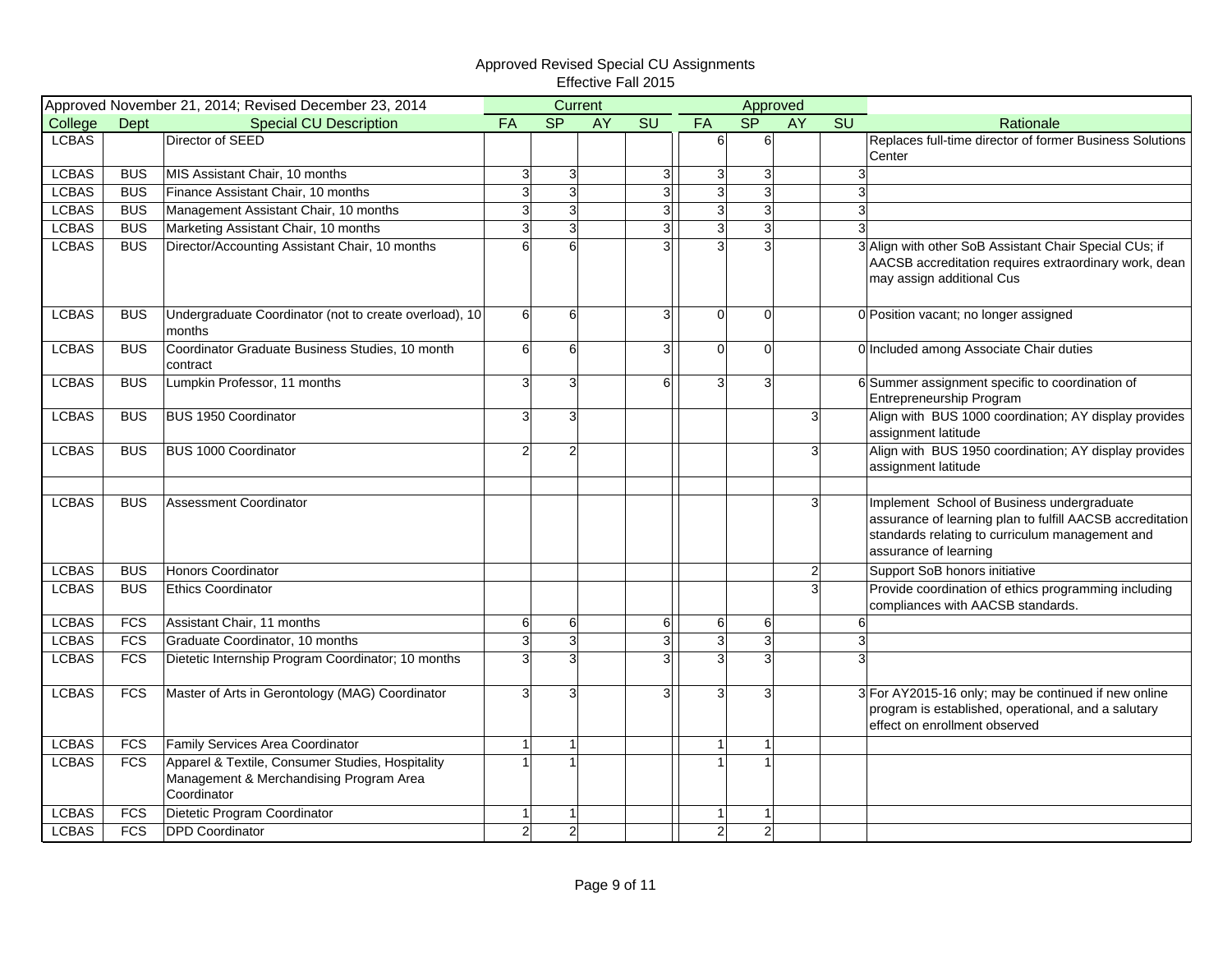|              |            | Approved November 21, 2014; Revised December 23, 2014                             |                |                | Current |                |                |                  | Approved       |    |                                                                                                                                                        |
|--------------|------------|-----------------------------------------------------------------------------------|----------------|----------------|---------|----------------|----------------|------------------|----------------|----|--------------------------------------------------------------------------------------------------------------------------------------------------------|
| College      | Dept       | <b>Special CU Description</b>                                                     | <b>FA</b>      | S <sub>P</sub> | AY      | SU             | <b>FA</b>      | <b>SP</b>        | AY             | SU | Rationale                                                                                                                                              |
| <b>LCBAS</b> | FCS        | Undergraduate Internship Coordinator                                              | $\overline{2}$ | $\overline{c}$ |         |                | 31             | $\mathbf{B}$     |                |    | 3 Internship supervision (during the summer only) for<br>faculty in addition to the coordinator to follow AoD<br>Guidelines for internships (FCS 4275) |
| <b>LCBAS</b> | FCS        | Child Development Lab Director                                                    | 2.5            | 2.5            |         | 1              | $\overline{2}$ | $\overline{2}$   |                |    | 11 CU in summer when CD lab is in session; reduce FA<br>& SP by 0.5 CU each                                                                            |
| <b>LCBAS</b> | <b>FCS</b> | Child Development Lab Coordinator                                                 | $\mathbf{1}$   | $\mathbf{1}$   |         | 0.5            | 1 <sup>1</sup> | 1                |                |    | Eliminate 0.5 CU SU                                                                                                                                    |
| <b>LCBAS</b> | <b>FCS</b> | Child Care Resource & Referral Director                                           | 3              | 3              |         |                | $\overline{3}$ | 3                |                |    | 1 Additional 3 CUs paid through grant                                                                                                                  |
| <b>LCBAS</b> | FCS        | <b>ABC Program Coordinator</b>                                                    | 1.5            | 1.5            |         |                |                |                  |                |    | Paid through School of Continuing Education                                                                                                            |
| <b>LCBAS</b> | FCS        | Catering Coordinator, 11 months                                                   | $\mathbf 0$    | $\overline{0}$ |         | 6              |                |                  |                |    | 0 No longer needed                                                                                                                                     |
| <b>LCBAS</b> | <b>FCS</b> | <b>Study Abroad Italy Coordinator</b>                                             |                | $\overline{0}$ |         |                |                |                  |                |    | 0 No longer needed                                                                                                                                     |
| <b>LCBAS</b> | FCS        | 3853 Practicum in Child Care Development                                          | 8.5            | 8.5            |         |                |                |                  |                |    | Follow AoD Guidelines based on approved course<br>configuration presently (1-4-3) (4 CUs)                                                              |
| <b>LCBAS</b> | <b>FCS</b> | 4851 Infant Development                                                           | 4.5            | 4.5            |         |                |                |                  |                |    | Additional CUs eliminated; follow AoD Guidelines for<br>course w/lab                                                                                   |
| <b>LCBAS</b> | <b>FCS</b> | Quantity Foods Kitchen Coordinator                                                |                |                |         |                | 0.5            | 0.5              |                |    |                                                                                                                                                        |
| <b>LCBAS</b> | FCS        | Foods Lab Coordinator                                                             |                |                |         |                | 0.5            | 0.5              |                |    |                                                                                                                                                        |
| <b>LCBAS</b> | <b>FCS</b> | <b>Textiles Lab Coordinator</b>                                                   |                |                |         |                | 0.5            | 0.5              |                |    |                                                                                                                                                        |
| <b>LCBAS</b> | FCS        | Executive Director - LIFE Center                                                  |                |                |         |                | $\overline{0}$ | $\overline{0}$   |                |    | Included among Chair duties                                                                                                                            |
| <b>LCBAS</b> | <b>TEC</b> | Assistant Chair, 11 months                                                        | 6              | 6              |         | 6              | 6 <sup>1</sup> | $6 \overline{6}$ |                | 6  |                                                                                                                                                        |
| <b>LCBAS</b> | <b>TEC</b> | Graduate Coordinator, 10 months                                                   | 3              | ω              |         | $\overline{3}$ | 3 <sup>1</sup> | 3                |                | 3  |                                                                                                                                                        |
| <b>LCBAS</b> | <b>TEC</b> | Applied Engineering & Technology (AET) Program                                    | $\overline{3}$ | $\overline{3}$ |         |                | 3 <sup>1</sup> | 3                |                |    |                                                                                                                                                        |
| <b>LCBAS</b> | <b>TEC</b> | Career and Technical Education (CTE) Program<br>Coordinator                       | $\mathsf{a}$   | 3              |         |                |                |                  | $\overline{2}$ |    | Due to enrollment decline                                                                                                                              |
| <b>LCBAS</b> | <b>TEC</b> | Organizational & Professional Development Program<br>Coordinator (OPD), 10 months | $\mathbf{3}$   | 3              |         | 3              | 3 <sup>1</sup> | 3 <sup>l</sup>   |                | 3  |                                                                                                                                                        |
| <b>LCBAS</b> | <b>TEC</b> | Organizational & Professional Development (OPD)<br>Screening/Intake Interviewing  | $\overline{2}$ | $\overline{2}$ |         |                | $\mathbf{2}$   | $\overline{2}$   |                |    |                                                                                                                                                        |
|              | <b>TEC</b> | <b>OPD Off-Campus Advising</b>                                                    |                |                |         |                | 1              |                  |                |    | As recommended by School and Dean                                                                                                                      |
| <b>LCBAS</b> | <b>TEC</b> | Automation and Control Lab Coordinator                                            | 1              | $\overline{1}$ |         |                | $\mathbf{1}$   |                  |                |    |                                                                                                                                                        |
| <b>LCBAS</b> | <b>TEC</b> | Computer Integrated Manufacturing (CIM) Lab<br>Coordinator                        |                |                |         |                | $\overline{1}$ |                  |                |    |                                                                                                                                                        |
| <b>LCBAS</b> | <b>TEC</b> | <b>Construction Lab Coordinator</b>                                               | 1              | $\mathbf{1}$   |         |                | 1              | 1                |                |    |                                                                                                                                                        |
| <b>LCBAS</b> | <b>TEC</b> | Digital Printing Lab Coordinator                                                  | $\mathbf{1}$   | $\overline{1}$ |         |                | $\overline{1}$ |                  |                |    |                                                                                                                                                        |
| <b>LCBAS</b> | <b>TEC</b> | Engineering Graphics Lab Coordinator                                              | 0.5            | 0.5            |         |                | 0.5            | 0.5              |                |    |                                                                                                                                                        |
| <b>LCBAS</b> | <b>TEC</b> | Materials Testing Lab Coordinator                                                 | $\mathbf{1}$   | $\mathbf{1}$   |         |                | $\mathbf{1}$   |                  |                |    |                                                                                                                                                        |
| <b>LCBAS</b> | <b>TEC</b> | Polymers Lab Coordinator                                                          | 0.5            | 0.5            |         |                | 0.5            | 0.5              |                |    |                                                                                                                                                        |
| <b>LCBAS</b> | <b>TEC</b> | Production Lab Coordinator                                                        | $\mathbf{1}$   | $\mathbf{1}$   |         |                | $\mathbf{1}$   |                  |                |    |                                                                                                                                                        |
| <b>LCBAS</b> | <b>TEC</b> | <b>Telecommunication Lab Coordinator</b>                                          | $\overline{1}$ | $\overline{1}$ |         |                | $\mathbf{1}$   | 1                |                |    |                                                                                                                                                        |
| <b>LCBAS</b> | <b>TEC</b> | Scanning Electron Microscope (SEM) Lab Coordinator                                | 0.5            | 0.5            |         |                | 0.5            | 0.5              |                |    |                                                                                                                                                        |
| <b>LCBAS</b> | <b>TEC</b> | Undergraduate Internship Coordinator                                              | 1.5            | 1.5            |         |                | 1              | $\overline{1}$   |                |    | Reduced to 1 CU                                                                                                                                        |